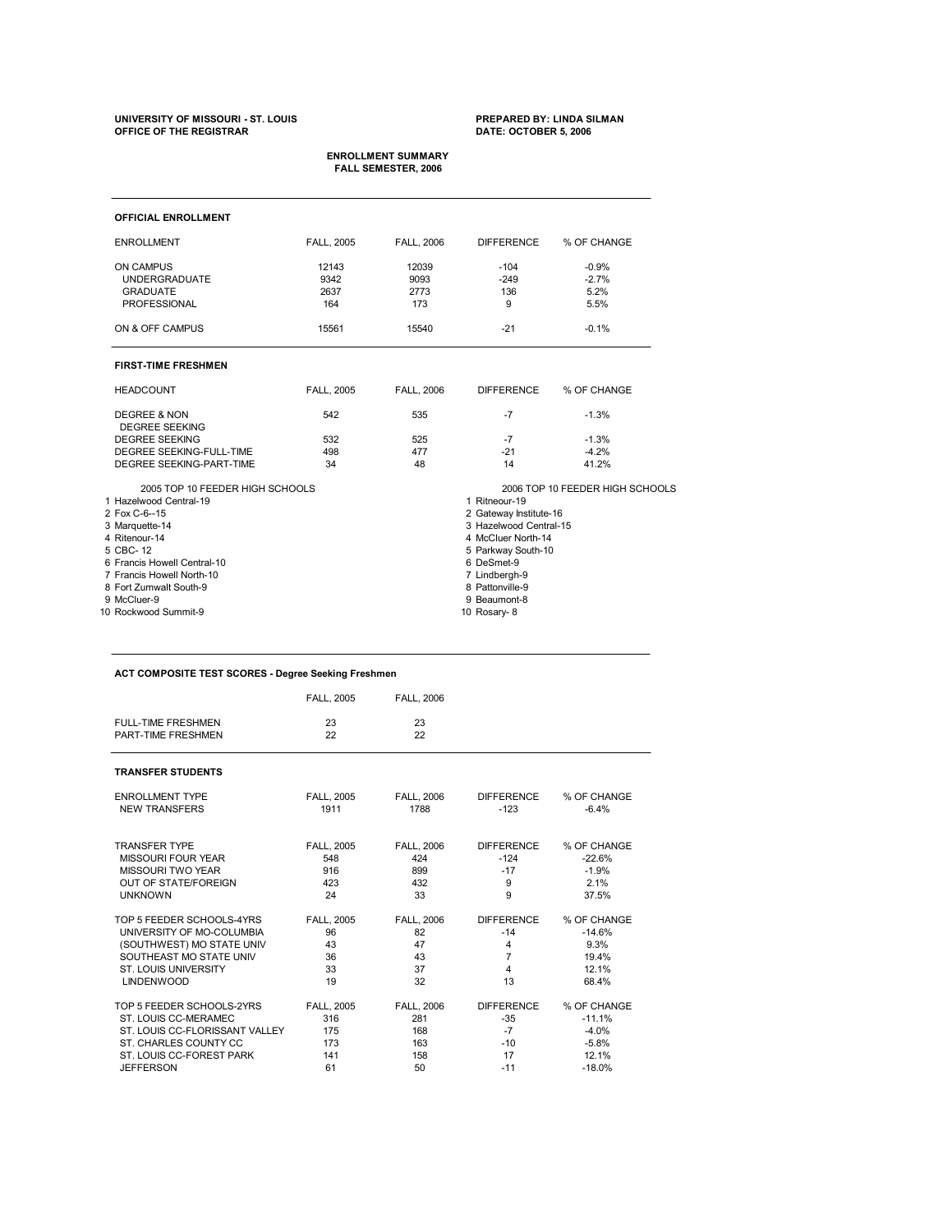# **ENROLLMENT SUMMARY - continued**

| ENROLLMENT      | <b>FALL. 2005</b> | <b>FALL. 2006</b> | <b>DIFFERENCE</b> | % OF CHANGE |
|-----------------|-------------------|-------------------|-------------------|-------------|
| TOTAL HEADCOUNT | 2637              | 2773              | 136               | 5.2%        |
| MASTERS         | 2131              | 2224              | 93                | 4.4%        |
| ED SPECIALIST   | 38                | 51                | 13                | 25.5%       |
| DOCTORAL        | 468               | 498               | 30                | 6.4%        |

### **READMITS AND CONTINUING STUDENTS**

| ENROLLMENT                                                                                                         | <b>FALL. 2005</b> | <b>FALL. 2006</b> | <b>DIFFERENCE</b> | % OF CHANGE |  |  |  |
|--------------------------------------------------------------------------------------------------------------------|-------------------|-------------------|-------------------|-------------|--|--|--|
| RE-ADMITS                                                                                                          | 553               | 406               | -147              | $-26.6\%$   |  |  |  |
| <b>CONTINUING</b>                                                                                                  | 8546              | 8633              |                   | 1.0%        |  |  |  |
| as of FS2004 students are no longer required to fill out a re-enroll form if they've attended within the last year |                   |                   |                   |             |  |  |  |

### **MINORITY ENROLLMENT**

| <b>ENROLLMENT</b><br><b>TOTAL MINORITY</b><br>MINORITY % OF KNOWN ETHNIC<br><b>ENROLLMENT</b> | <b>FALL, 2005</b><br>2947<br>24.20% | <b>FALL. 2006</b><br>3007<br>24.90% | <b>DIFFERENCE</b><br>60 | % OF CHANGE<br>2.0% |  |
|-----------------------------------------------------------------------------------------------|-------------------------------------|-------------------------------------|-------------------------|---------------------|--|
| NON-RESIDENT ALIEN                                                                            | 426                                 | 497                                 | 71                      | 16.7%               |  |
| AFRICAN AMERICAN<br>AFRICAN AMERICAN % KNOWN<br><b>ETHNIC ENROLLMENT</b>                      | 1882                                | 1915                                | 33                      | 1.8%                |  |
| AMERICAN INDIAN                                                                               | 29                                  | 34                                  | 5                       | 17.2%               |  |
| <b>HISPANIC</b>                                                                               | 197                                 | 188                                 | -9                      | $-4.6%$             |  |
| <b>WHITE</b>                                                                                  | 8268                                | 7890                                | $-378$                  | $-4.6%$             |  |
| ASIAN/PACIFIC ISLANDER                                                                        | 413                                 | 373                                 | $-40$                   | $-9.7%$             |  |

# **GENDER ENROLLMENT**

| <b>WOMEN</b>                                  | <b>FALL, 2005</b> | <b>FALL, 2006</b> | <b>DIFFERENCE</b> | % OF CHANGE |
|-----------------------------------------------|-------------------|-------------------|-------------------|-------------|
| <b>UNDERGRADUATE</b>                          | 5495              | 5296              | $-199$            | $-3.6%$     |
| <b>GRADUATE</b>                               | 1671              | 1763              | 92                | 5.5%        |
| <b>PROFESSIONAL</b>                           | 96                | 103               | $\overline{7}$    | 7.3%        |
| <b>TOTAL</b>                                  | 7262              | 7162              | $-100$            | $-1.4%$     |
| <b>MEN</b>                                    | <b>FALL, 2005</b> | <b>FALL, 2006</b> | <b>DIFFERENCE</b> | % OF CHANGE |
| <b>UNDERGRADUATE</b>                          | 3847              | 3797              | $-50$             | $-1.3%$     |
| <b>GRADUATE</b>                               | 966               | 1010              | 44                | 4.6%        |
| <b>PROFESSIONAL</b>                           | 68                | 70                | $\overline{2}$    | 2.9%        |
| <b>TOTAL</b>                                  | 4881              | 4877              | $-4$              | $-0.1%$     |
| PERCENT OF TOTAL ENROLLMENT                   | <b>FALL, 2005</b> | <b>FALL, 2006</b> | <b>DIFFERENCE</b> | % OF CHANGE |
| <b>WOMEN</b>                                  | 60%               | 59%               | 0%                | 0.0%        |
| <b>MEN</b>                                    | 40%               | 41%               | $0\%$             | 0.0%        |
| <b>CREDIT HOURS AND FULL-TIME EQUIVALENCY</b> |                   |                   |                   |             |
| <b>CREDIT HOURS</b>                           | <b>FALL, 2005</b> | <b>FALL. 2006</b> | <b>DIFFERENCE</b> | % OF CHANGE |
| <b>ON CAMPUS</b>                              | 113512            | 113362            | $-150$            | $-0.1%$     |
| <b>RESIDENCE CENTERS</b>                      | 1311              | 1231              | -80               | $-6.1%$     |
| <b>VIDEO CREDIT</b>                           | 2182              | 2198              | 16                | 0.7%        |
| ON CAMPUS TOTAL                               | 117005            | 116791            | $-214$            | $-0.2%$     |
| <b>FULL-TIME EQUIVALENCY</b>                  | <b>FALL, 2005</b> | <b>FALL, 2006</b> | <b>DIFFERENCE</b> | % OF CHANGE |
| <b>ON CAMPUS</b>                              | 8198              | 8185              | $-13$             | $-0.2%$     |
| <b>FULL-TIME STATUS</b>                       | <b>FALL, 2005</b> | <b>FALL, 2006</b> | <b>DIFFERENCE</b> | % OF CHANGE |
| <b>WOMEN</b>                                  | 3962              | 3829              | $-133$            | $-3.4%$     |
| <b>MEN</b>                                    | 2693              | 2755              | 62                | 2.3%        |

| PART-TIME STATUS | <b>FALL, 2005</b> | <b>FALL, 2006</b> | <b>DIFFERENCE</b> | % OF CHANGE |  |
|------------------|-------------------|-------------------|-------------------|-------------|--|
| <b>WOMEN</b>     | 3320              | 3333              |                   | 0.4%        |  |